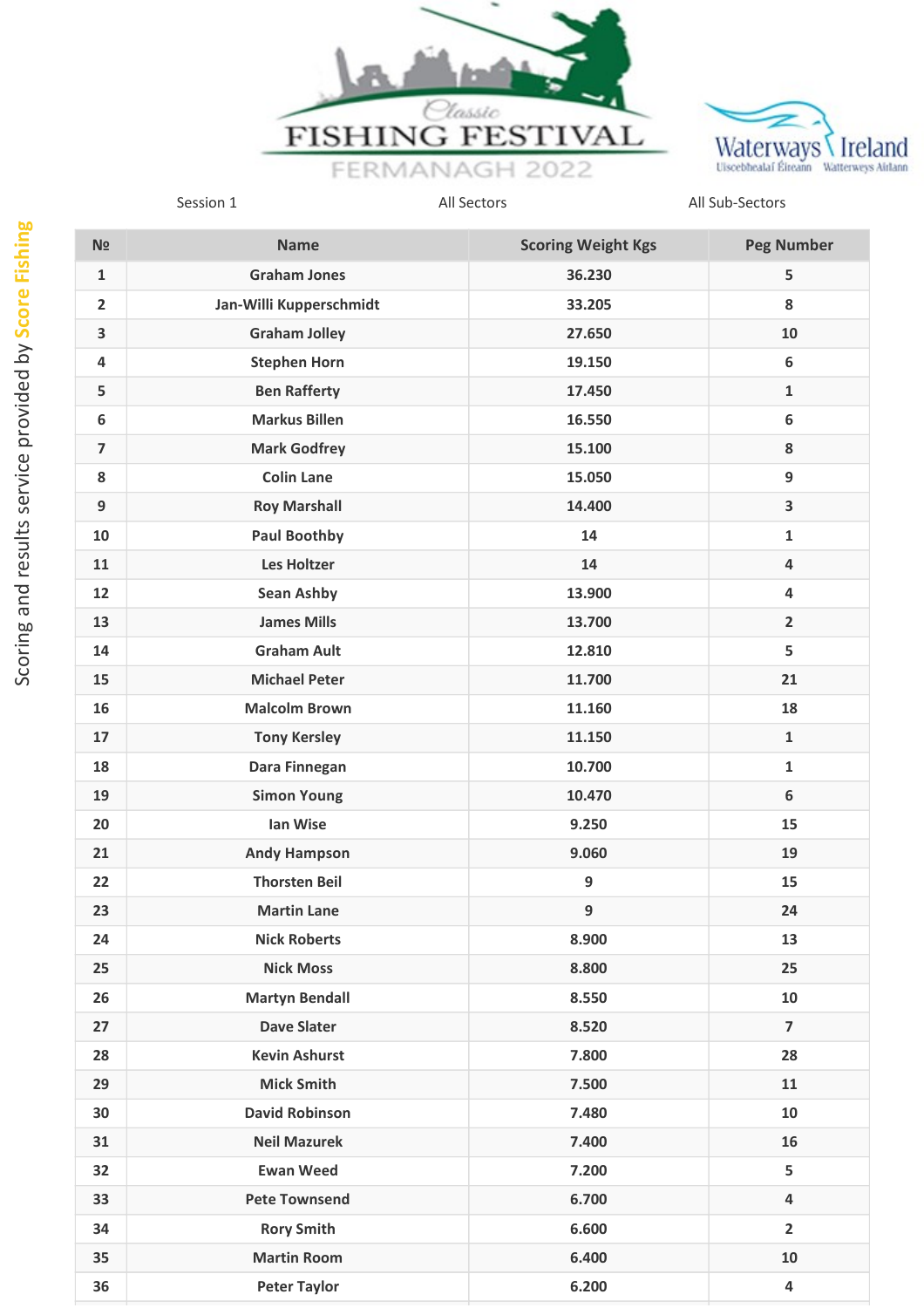| 37 | <b>David Bontoft</b>      | 6     | 3                       |
|----|---------------------------|-------|-------------------------|
| 38 | <b>Ruediger Hansen</b>    | 5.900 | 19                      |
| 39 | <b>Andrew Dargue</b>      | 5.750 | 10                      |
| 40 | <b>Edgaras Griskaitis</b> | 5.660 | 16                      |
| 41 | <b>Robert Parker</b>      | 5.400 | 22                      |
| 42 | <b>Heinz Keil</b>         | 5.400 | 23                      |
| 43 | <b>Jurgen Beil</b>        | 5.300 | $\mathbf{1}$            |
| 44 | <b>Rod Scott</b>          | 5.100 | 12                      |
| 45 | <b>William Bush</b>       | 5.050 | 4                       |
| 46 | <b>Ian Guest</b>          | 5     | $\overline{2}$          |
| 47 | <b>Colin Wike</b>         | 4.700 | 3                       |
| 48 | <b>Mark Downes</b>        | 4.680 | 9                       |
| 49 | <b>Mark Theedom</b>       | 4.650 | 17                      |
| 50 | <b>David Gibson</b>       | 4.600 | 15                      |
| 51 | <b>Michael Taylor</b>     | 4.600 | $\overline{2}$          |
| 52 | <b>Richard Roberts</b>    | 4.400 | 3                       |
| 53 | <b>David Wallace</b>      | 4.200 | 5                       |
| 54 | <b>Andrew Lightbown</b>   | 4.150 | $\overline{\mathbf{z}}$ |
| 55 | <b>Bob Pinner</b>         | 4.150 | 9                       |
| 56 | <b>Steve Hemingray</b>    | 4.040 | 17                      |
| 57 | <b>Wayne Fuller</b>       | 3.850 | 9                       |
| 58 | <b>Robert Nudd</b>        | 3.800 | 12                      |
| 59 | <b>Chris Stephens</b>     | 3.700 | $\boldsymbol{9}$        |
| 60 | <b>Kev Davies</b>         | 3.600 | 9                       |
| 61 | <b>Kevin Rowles</b>       | 3.400 | 26                      |
| 62 | <b>Mark Hollinshead</b>   | 3.400 | $\overline{2}$          |
| 63 | <b>Colin Martin</b>       | 3.250 | 25                      |
| 64 | <b>Peter Randle</b>       | 3.200 | 18                      |
| 65 | <b>Alan Lee Symonds</b>   | 3.180 | 13                      |
| 66 | <b>Ray Thompson</b>       | 3.100 | 26                      |
| 67 | <b>David Boyle</b>        | 3.100 | 8                       |
| 68 | <b>Jordan Hall</b>        | 3     | 24                      |
| 69 | <b>Michael Wright</b>     | 2.870 | 10                      |
| 70 | <b>Robert Danter</b>      | 2.850 | 5                       |
| 71 | <b>Colin Westwood</b>     | 2.800 | 4                       |
| 72 | <b>Paul Renshaw</b>       | 2.790 | 11                      |
| 73 | <b>Steven Priestley</b>   | 2.750 | 4                       |
| 74 | <b>James O'Doherty</b>    | 2.750 | 23                      |
| 75 | <b>William Richardson</b> | 2.750 | $\boldsymbol{6}$        |
| 76 | <b>Steven Hodson</b>      | 2.700 | 22                      |
| 77 | <b>Robert Hirst</b>       | 2.600 | 29                      |
| 78 | <b>Matthew Hall</b>       | 2.600 | 11                      |
| 79 | <b>Cameron Hughes</b>     | 2.600 | 24                      |
| 80 | <b>Michael Schopen</b>    | 2.550 | 29                      |
| 81 | <b>Philip Davey</b>       | 2.450 | $\overline{\mathbf{z}}$ |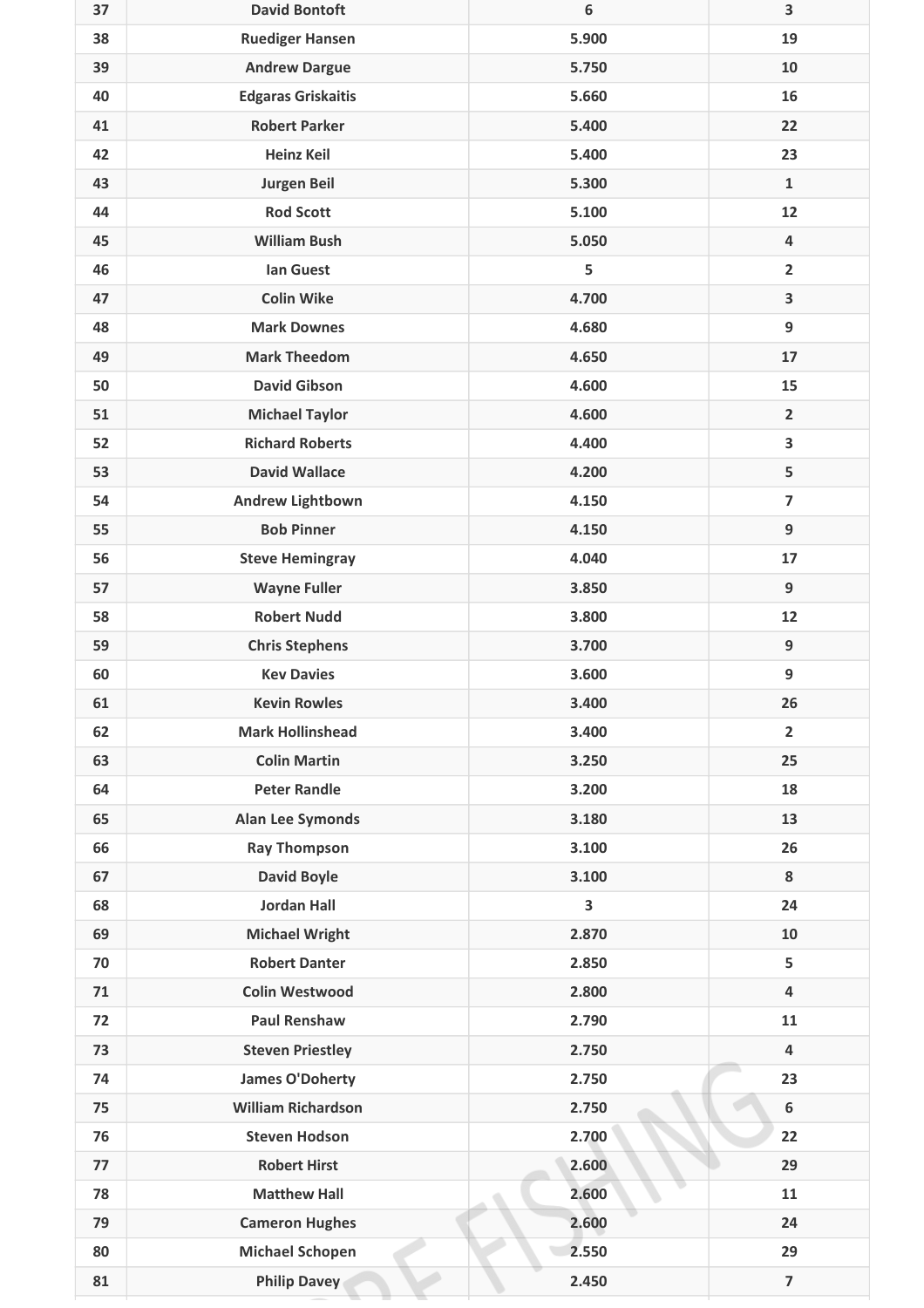| 82  | <b>David Revill</b>        | 2.420        | 9                       |
|-----|----------------------------|--------------|-------------------------|
| 83  | <b>Thomas Sexton</b>       | 2.400        | 9                       |
| 84  | Pete Bagshaw               | 2.400        | 8                       |
| 85  | <b>Macauley Stephens</b>   | 2.300        | $\boldsymbol{6}$        |
| 86  | <b>Peter Hunt</b>          | 2.200        | 8                       |
| 87  | <b>Peter Ellis</b>         | 2.200        | $\overline{7}$          |
| 88  | <b>Brian Nesbitt</b>       | 2.150        | 8                       |
| 89  | <b>Willie Wheeler</b>      | 2.150        | $\mathbf 1$             |
| 90  | lan Benton                 | 2.120        | 8                       |
| 91  | <b>Marco Hofman</b>        | 2.100        | 12                      |
| 92  | <b>Peter Jones</b>         | 2.100        | $\mathbf{1}$            |
| 93  | <b>Nigel Franks</b>        | 2.100        | $\overline{7}$          |
| 94  | <b>Willem Multem</b>       | 2.050        | 10                      |
| 95  | <b>Roy Beasley</b>         | 1.940        | $\boldsymbol{9}$        |
| 96  | <b>Michael Burrows</b>     | 1.900        | 27                      |
| 97  | <b>John Smalley</b>        | 1.900        | 5                       |
| 98  | <b>Anthony Barker</b>      | 1.900        | 13                      |
| 99  | Lee Cosgrove               | 1.850        | 28                      |
| 100 | <b>Phil Bardell</b>        | 1.800        | $\overline{2}$          |
| 101 | <b>Paul Sanderson</b>      | 1.780        | 17                      |
| 102 | <b>Christopher Diamond</b> | 1.720        | $\overline{7}$          |
| 103 | <b>Ken Seddon</b>          | 1.700        | $\overline{7}$          |
| 104 | <b>John Potters</b>        | 1.700        | 10                      |
| 105 | <b>Alan Pierce</b>         | 1.660        | 11                      |
| 106 | <b>Richard Peoples</b>     | 1.600        | 10                      |
| 107 | <b>Nigel Sanders</b>       | 1.570        | 14                      |
| 108 | <b>Richard Hoskins</b>     | 1.550        | $\overline{4}$          |
| 109 | <b>John Shellam</b>        | 1.550        | 12                      |
| 110 | <b>Richard King</b>        | 1.500        | 20                      |
| 111 | <b>Anthony Birt</b>        | 1.450        | $\overline{2}$          |
| 112 | <b>Paul Clark</b>          | 1.420        | 20                      |
| 113 | <b>Lee Harries</b>         | 1.400        | $\overline{2}$          |
| 114 | <b>Terry Jackson</b>       | 1.350        | 5                       |
| 115 | <b>Alan Devine</b>         | 1.300        | 5                       |
| 116 | <b>Chris Simpson</b>       | 1.280        | 5                       |
| 117 | <b>Barry Cooper</b>        | 1.200        | $\mathbf{1}$            |
| 118 | <b>Paul Smith</b>          | 1.200        | $\overline{\mathbf{4}}$ |
| 119 | <b>Gavin Brown</b>         | 1.200        | $\mathbf{1}$            |
| 120 | <b>Nick Seddon</b>         | 1.150        | 8                       |
| 121 | <b>Michael Ellis</b>       | 1.100        | 14                      |
| 122 | <b>Curtis Phillips</b>     | 1.100        | 14                      |
| 123 | <b>Michael Putzke</b>      | $\mathbf{1}$ | 3                       |
| 124 | <b>Darren Cresswell</b>    | $\mathbf{1}$ | 3                       |
| 125 | <b>Carl Fawley</b>         | $\mathbf{1}$ | $\overline{\mathbf{z}}$ |
| 126 | Mark Loughran              | 0.900        | 9                       |